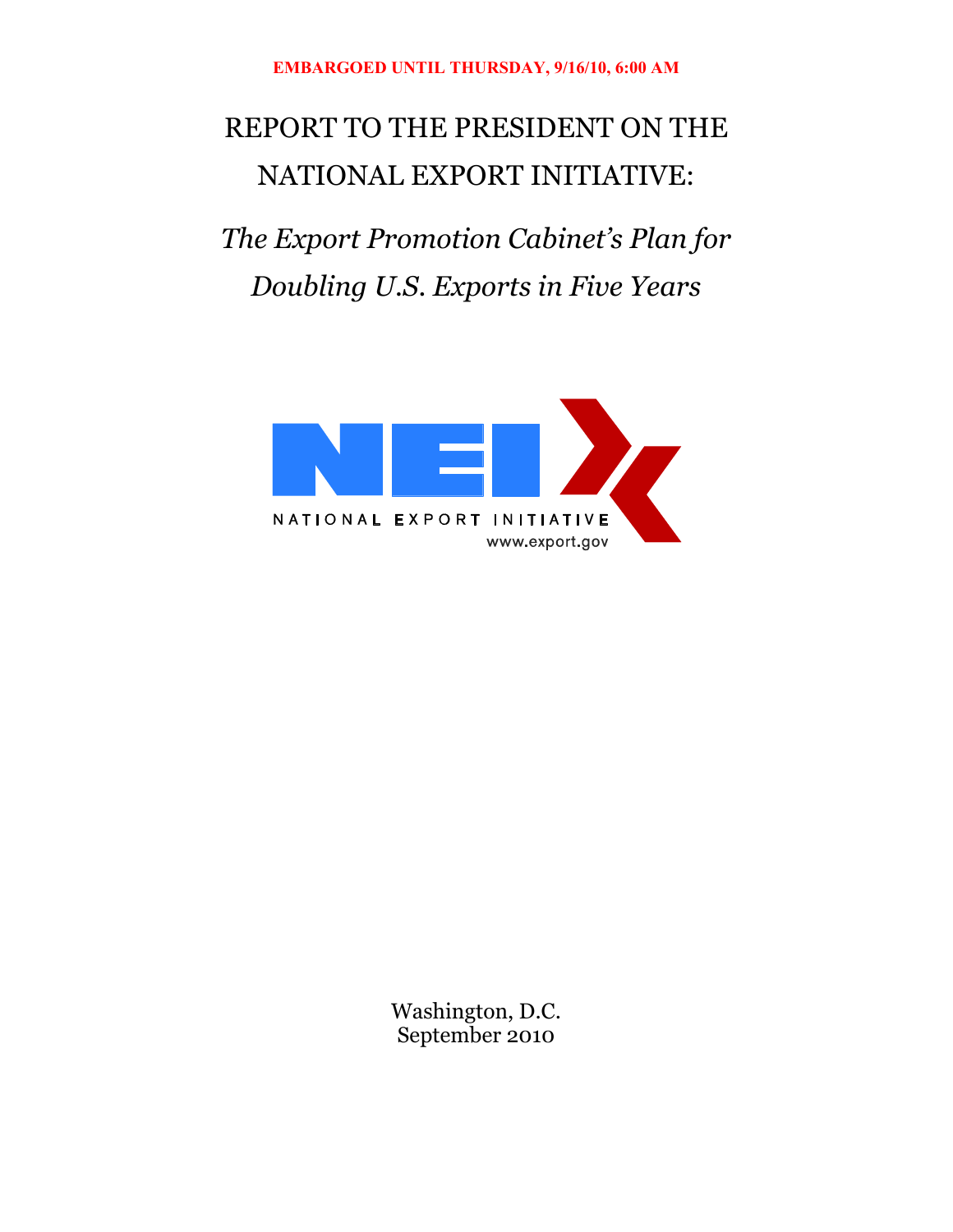# **THE EXPORT PROMOTION CABINET**

As established by Executive Order 13534 of March 11, 2010, the Export Promotion Cabinet consists of:

> the Secretary of State; the Secretary of the Treasury; the Secretary of Agriculture; the Secretary of Commerce; the Secretary of Labor; the Secretary of Energy; the Secretary of Transportation; the Director of the Office of Management and Budget; the United States Trade Representative; the Assistant to the President for Economic Policy; the National Security Advisor; the Chair of the Council of Economic Advisers; the President of the Export-Import Bank of the United States; the Administrator of the Small Business Administration; the President of the Overseas Private Investment Corporation; and the Director of the United States Trade and Development Agency.

For more information, please contact the TPCC Secretariat at:

TPCC Secretariat U.S. Department of Commerce 1401 Constitution Avenue, N.W., Room C100 Washington, DC 20230 Phone: (202) 482-5455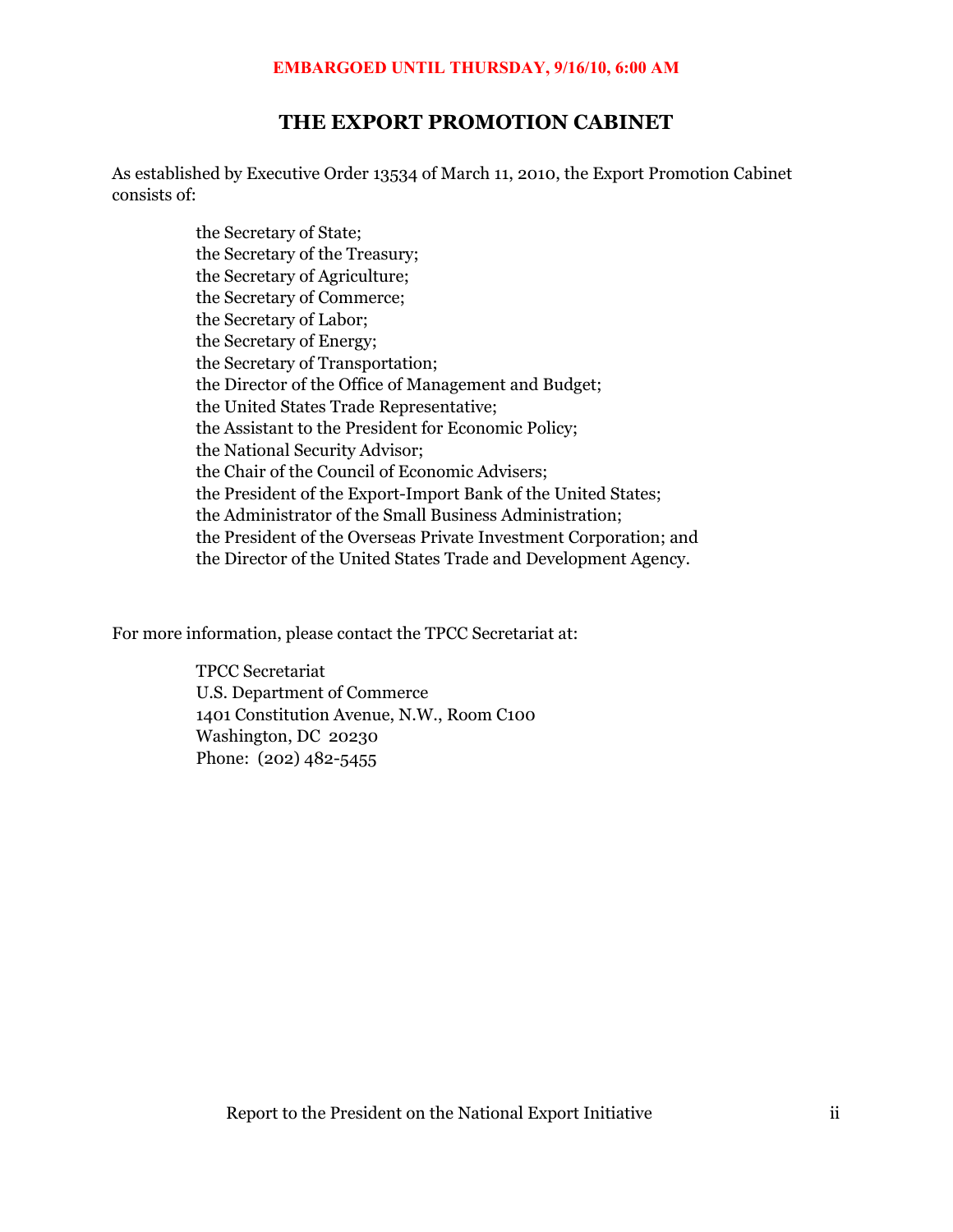# **NATIONAL EXPORT INITIATIVE REPORT TO THE PRESIDENT**

Exporting is good for American business, good for American workers and good for American jobs. That is why President Obama set the goal of doubling U.S. exports in five years in his State of the Union address in January 2010. And that is why the Obama Administration is committed to working with U.S. companies to help American-made goods and services succeed in the global market.

Put simply, when America exports, America prospers. The National Export Initiative (NEI) is a key component of the President's plan to help the United States transition from the legacy of the most severe financial and economic crisis in generations to a sustained recovery. At a time when Americans are saving more and consuming less, exports can help to create the jobs needed to bring unemployment down and help to assure a strong and durable recovery.

The NEI's goal of doubling exports over five years is ambitious. Exports need to grow from \$1.57 trillion in 2009 to \$3.14 trillion by 2015. This will only happen if U.S. companies, farmers and small and medium-sized enterprises – the engines of economic growth – receive the encouragement and support they need as they seek new markets for their goods and services.

We are just nine months into a five year goal. Progress has been made. Exports are rising, helping to put people back to work. The Export Promotion Cabinet and other federal agencies have met, individually and as part of working groups convened by the Trade Promotion Coordinating Committee (TPCC), to develop short and long term recommendations in the priority areas outlined in the NEI Executive Order.1

This Report lays out the comprehensive plan the Export Promotion Cabinet has developed to help the U.S. double its exports – and highlights the steps the U.S. government needs to take to assure that exports play a vital role in the recovery and support millions of jobs in America.

# **Why do we need an NEI?**

95 percent of the world's customers lie outside the United States; we ignore them at our peril. Tapping into customers in fast-growing markets abroad and in our traditional markets is crucial to putting the United States' own economy on a solid footing – and generating the demand needed to put Americans back to work.

We cannot return to an economy that is driven by borrowing and consumption. To maintain robust growth, the world will need to rely less on U.S. consumption – and we will need to sell more to the rest of the world.

<sup>-</sup><sup>1</sup> The Export Promotion Cabinet and TPCC also solicited input from various private sector sources, both through members of the President's Export Council and through a call for comments published in the Federal Register.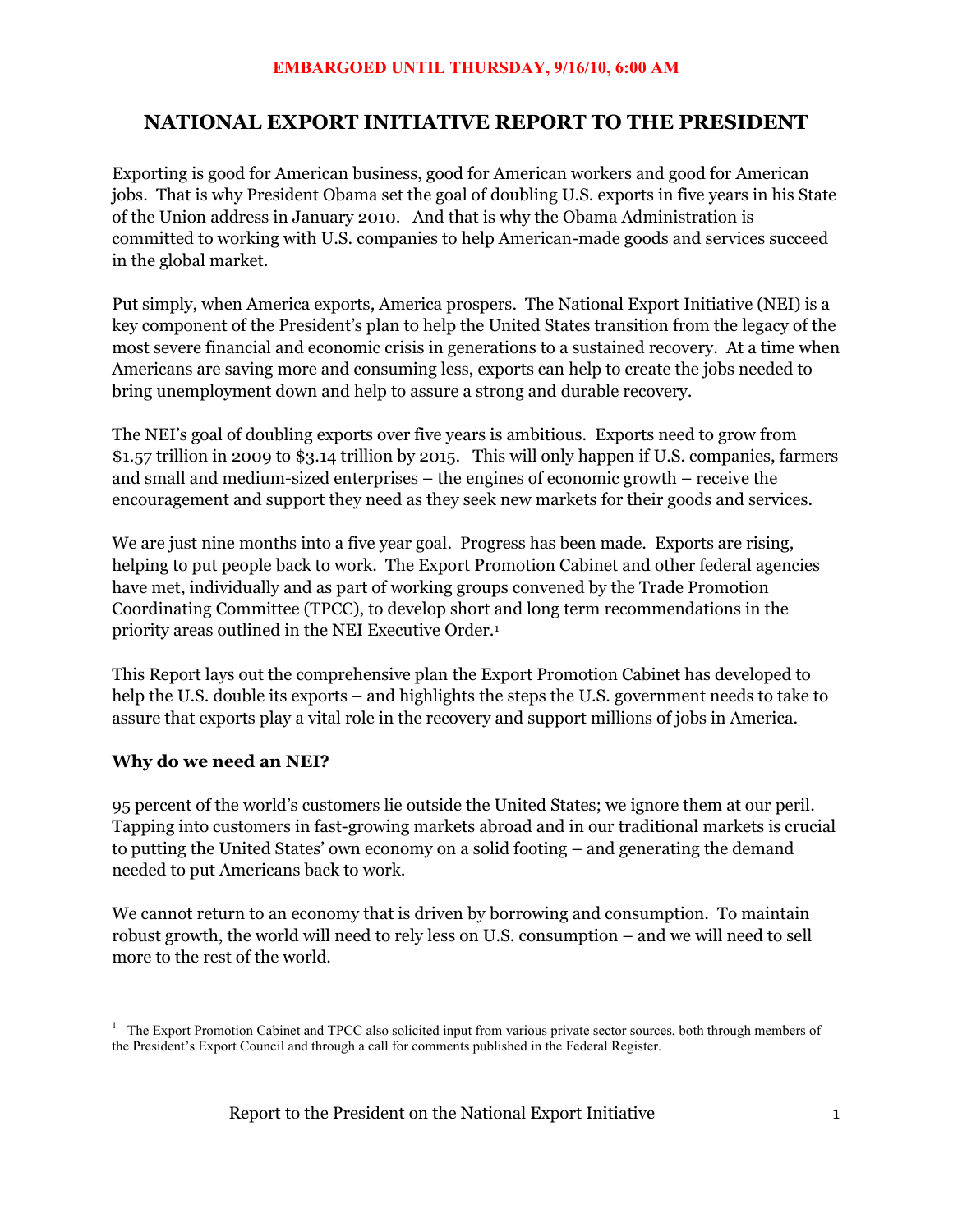In 2008, exports supported over 10 million jobs and represented nearly 13 percent of Gross Domestic Product (GDP). Exports fell during the recession. Meeting the NEI's goal of doubling exports will bring them not just back to where they were, but to an even higher level, supporting millions of good jobs.

Exporting also drives up productivity and wages. When the United States expands its exports, productive firms grow and generate more high-paying jobs here at home. By exporting more, we focus our production on goods and services where American workers excel and earn good wages for their hard work. This helps support good, high-paying jobs. Americans working for firms that export earn more than 15 percent more than similar workers at firms that do not export. Exports already support over a third of our manufacturing jobs, making it clear that our success in manufacturing hinges on our ability to export.

Exporting is fundamentally a decision driven by our entrepreneurs, workers, and farmers. But, businesses attempting to close an export sale today face many hurdles, including lack of readily available information about exporting and market research, challenges obtaining export financing, and strong competition from foreign companies and foreign governments. This suggests an important role for the Federal Government.

The NEI is the Administration's commitment to serve as a full partner with U.S. businesses to promote American-made goods and services worldwide, within global trading rules. Firms generally require government support to overcome trade barriers in other countries – they cannot by themselves overcome unfair trade practices. Furthermore, it may be more efficient to have the Federal Government help U.S. companies overcome information barriers (how to navigate other countries' markets or policies) rather than have each company reinvent the wheel each time it tries to export to a new country. In addition, there is generally a cost to entering a new market. If the U.S. Government could efficiently help firms reduce that fixed cost, the U.S. economy can perform better. Small businesses play a special role in U.S. job creation, innovation, and entrepreneurship, yet face hurdles to exporting that can limit their ability to export. Many other governments help support exporters – generally more than the U.S. Government has done in the past. The NEI can help balance the playing field and give American firms a chance to compete for the world's customers.

#### **What will the NEI do?**

The NEI has five components. We will improve **advocacy and trade promotion** efforts on behalf of U.S. exporters, so trade missions can introduce the world to American products and advocacy centers can help U.S. exporters pursue opportunities. We will increase access to **export financing,** so good opportunities do not fall through due to the inability to finance an export. We will reinforce our efforts to **remove barriers to trade,** so as many markets as possible are open to our products. We will **enforce our trade rules,** to make sure our trade partners live up to their obligations. And, we will pursue policies at the global level to **promote strong, sustainable, and balanced growth,** so the world economy grows and our exports

Report to the President on the National Export Initiative 2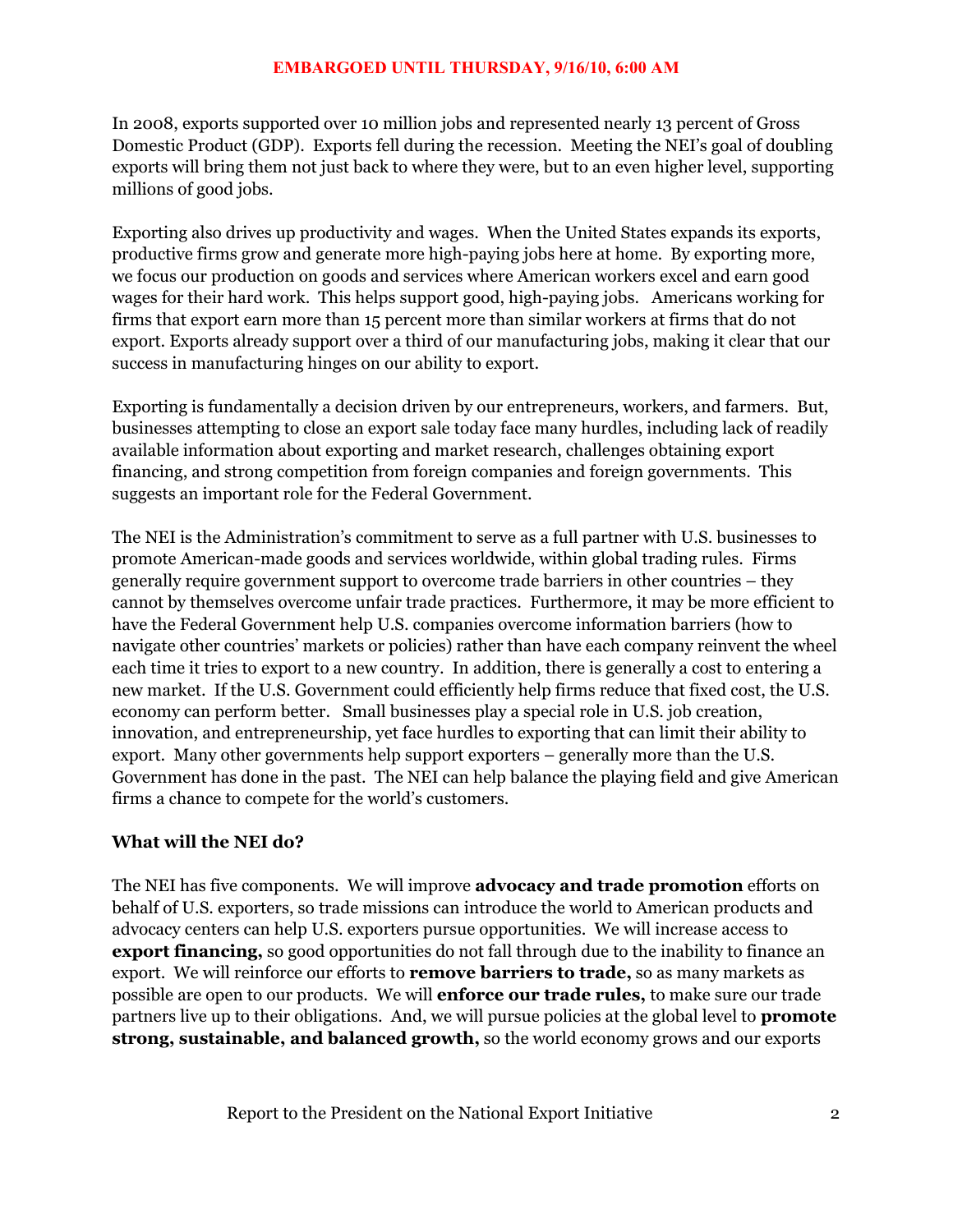have robust markets. These are crucial tasks for the Government to pursue so America's exporters can succeed around the globe.

### **What is happening already?**

In large part due to U.S. leadership, the world did not slide into a depression. Due to bold policy actions at home and abroad, global growth has resumed and we have avoided a significant uptick in protectionism. As a consequence, trade is rebounding. A return to strong global growth is the most important thing that can happen to help double U.S. exports. As our customers grow, our exports grow.

We are now nine months into a five–year goal, and progress is being made. Exports in the first six months of this year were 18 percent higher than exports in the first six months of 2009. Furthermore, exports have contributed more than one percentage point to GDP growth (at an annual rate) in each of the four quarters of recovery and have contributed over 1.5 percentage points to growth in the last year. This was a larger contribution than either consumption or fixed investment.

The NEI is already making contributions to this progress. Already this year, the Export Promotion Cabinet has made significant progress to implement the NEI on a number of fronts, with tangible results, including increased export opportunities, export successes, and jobs supported by exports. Full details are provided in the attached description of the NEI. Examples include:

- x **An unprecedented level of advocacy efforts on behalf of U.S. exporters***.* Since January, Commerce has coordinated an unprecedented 20 trade missions in 25 countries with more than 250 companies participating. Participating companies expect \$2 billion in increased exports from these missions. Commerce's Advocacy Center in close cooperation with other agencies has assisted U.S. companies competing for international contracts and other U.S. export opportunities, supporting an estimated \$11.8 billion in U.S. export content, and an estimated 70,000 jobs.
- x **Bringing more U.S. sellers and foreign buyers together**. The Department of Commerce has recruited nearly 8,800 foreign buyers to visit major U.S. trade shows here in the United States, facilitating over \$660 million in export successes since January 2010. As the result of reverse trade missions, the Agriculture Department recruited over 1,500 foreign buyers since January. In addition, the USTDA is hosting over 30 reverse trade missions this year, representing over \$1 billion in U.S. export opportunities.
- x **Expanding small business export engagement and success**. The Small Business Administration (SBA) has identified more than 2,000 potential exporters on the Central Contracting Registration<sup>2</sup> to target for export promotion outreach. In July, SBA piloted

 2 Located at https://www.bpn.gov/ccr/default.aspx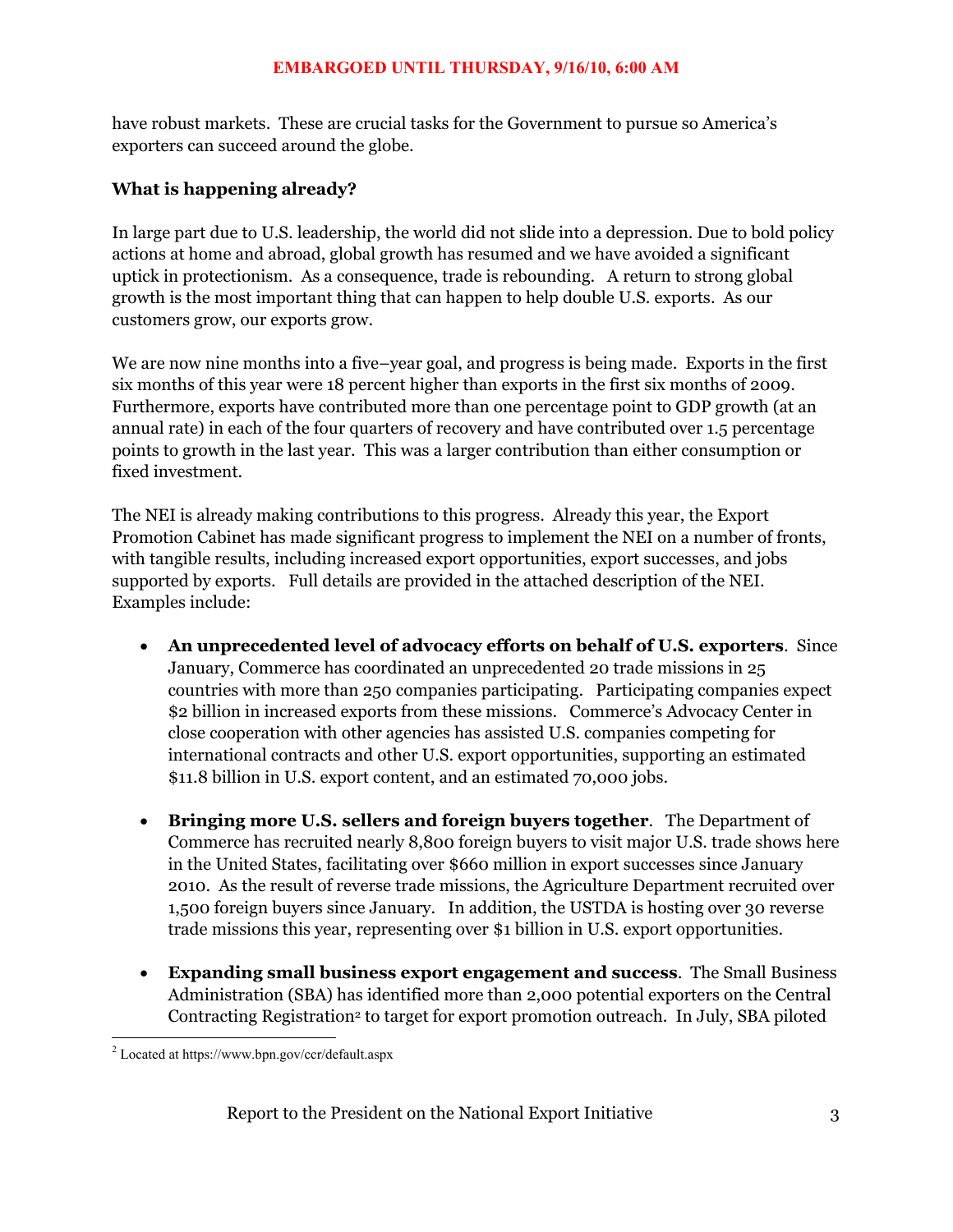the first Export Outreach Team training in Baltimore, bringing together both private– and public–sector business assistance providers to help more new exporters. The program will be rolled out nationally. The Department of Commerce helped over 3,000 individual companies achieve a new export success since January.

- x **Increased access to export financing.** The Export-Import Bank (Ex-Im Bank) has increased its loan approvals by nearly 20 percent thus far this fiscal year (11 months to August 2010) over the same period last year, from \$18.3 billion to \$21.5 billion. Small business approvals have increased from \$3.6 billion to \$4.1 billion. The estimated total number of U.S. jobs supported by Ex-Im Bank financing has increased from 170,000 to 200,000 over this period.
- x **Reinforced efforts to remove trade barriers.** In March, the United States reached an agreement with China to reopen the Chinese market to U.S. pork and pork products. This step re-opens a market worth more than \$250 million in U.S. exports annually. The Commerce Department's Trade Agreements Compliance Program has successfully addressed 50 different barriers to trade affecting U.S. businesses in 33 different markets, and has initiated action on behalf of U.S. exporters and investors in 120 different cases. At the G-20 Summit in Toronto, President Obama announced that he had instructed Ambassador Kirk to begin discussions with his Korean counterpart to resolve outstanding issues with the United States - Korea Free Trade Agreement (FTA). The Korean FTA would increase goods exports by an estimated \$10-11 billion, which would support an estimated 70,000 jobs. The gains from the agreement could significantly exceed this estimate when reductions in non-tariff barriers and increases in services exports are included.
- x **Stepped up enforcement of trade rules.** In August, the United States achieved an important victory when the WTO announced that the European Union had violated its WTO tariff commitments by imposing duties on certain high-tech products. If upheld on appeal, this ruling will help ensure that U.S. producers of high-tech products to Europe duty-free. USTR also delivered two new reports on barriers to trade to help guide our efforts to address problematic trade practices abroad, and the U.S. is aggressively pursuing enforcement cases where U.S. exporters are denied market access provided under our trade agreements.
- x **International promotion of policies leading to strong, sustainable, and balanced world economic growth.** These last 18 months have been an effective period of international economic cooperation, with global growth replacing economic contraction. The United States is promoting strong, sustainable, and balanced growth in the global economy through its collaboration with members of the G-20.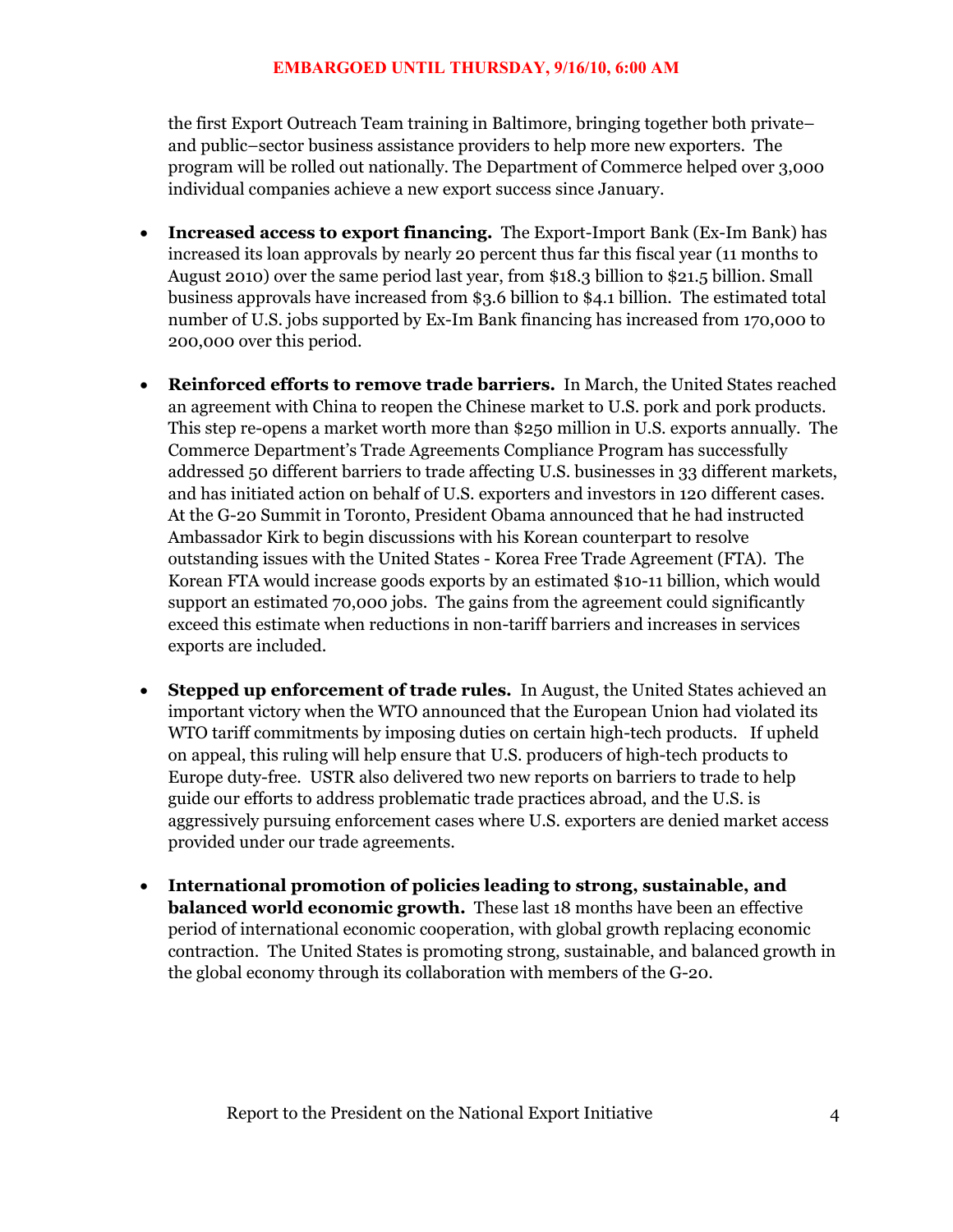### **Recommendations for Future Action**

The Export Promotion Cabinet has developed recommendations to address the eight priorities set out in the NEI Executive Order. These recommendations cover all five components of the NEI, cut across many Federal Government agencies, and focus on areas where concerted Federal Government efforts can help lift exports.

# *Priority 1: Exports by Small and Medium-Sized Enterprises (SMEs)*

Tremendous opportunity exists for the U.S. Government to help SMEs participate more actively and effectively in export markets through **advocacy and promotion** as well as **export financing**. The Export Promotion Cabinet recommends four short-term actions:

- x First, help identify SMEs that can begin or expand exporting through a national campaign to increase SME awareness of export opportunities and U.S. Government resources.
- x Second, prepare SMEs to export successfully by increasing training opportunities for both SMEs and SME counselors.
- Third, connect SMEs to export opportunities by expanding access to programs and events that can unite U.S. sellers and foreign buyers.
- Fourth, once SMEs have export opportunities, support them with a number of initiatives, including improving awareness of export finance programs.

### *Priority 2: Federal Export Assistance*

Improving the Federal Government's core **trade promotion** programs can substantially enhance the ability of U.S. companies to export. The Export Promotion Cabinet recommends:

- Creating more opportunities for U.S. sellers to meet directly with foreign buyers by bringing more foreign buyer delegations to U.S. trade shows and by encouraging more U.S. companies to participate in major international trade shows.
- Improving cooperation between TPCC agencies to encourage U.S. green technology companies to export by matching foreign buyers with U.S. producers.

#### *Priority 3: Trade Missions*

Trade missions are another important part of **trade promotion** and a practical step the government can take to encourage exports. By participating in trade missions, U.S. companies receive individually selected, one-on-one meetings with business contacts, including potential agents, distributors, and partners in the local market. This assistance allows U.S. companies to enter or expand their presence in the global marketplace. The Export Promotion Cabinet recommends:

• Increasing the number of trade and reverse trade missions, including missions led by senior U.S. Government officials.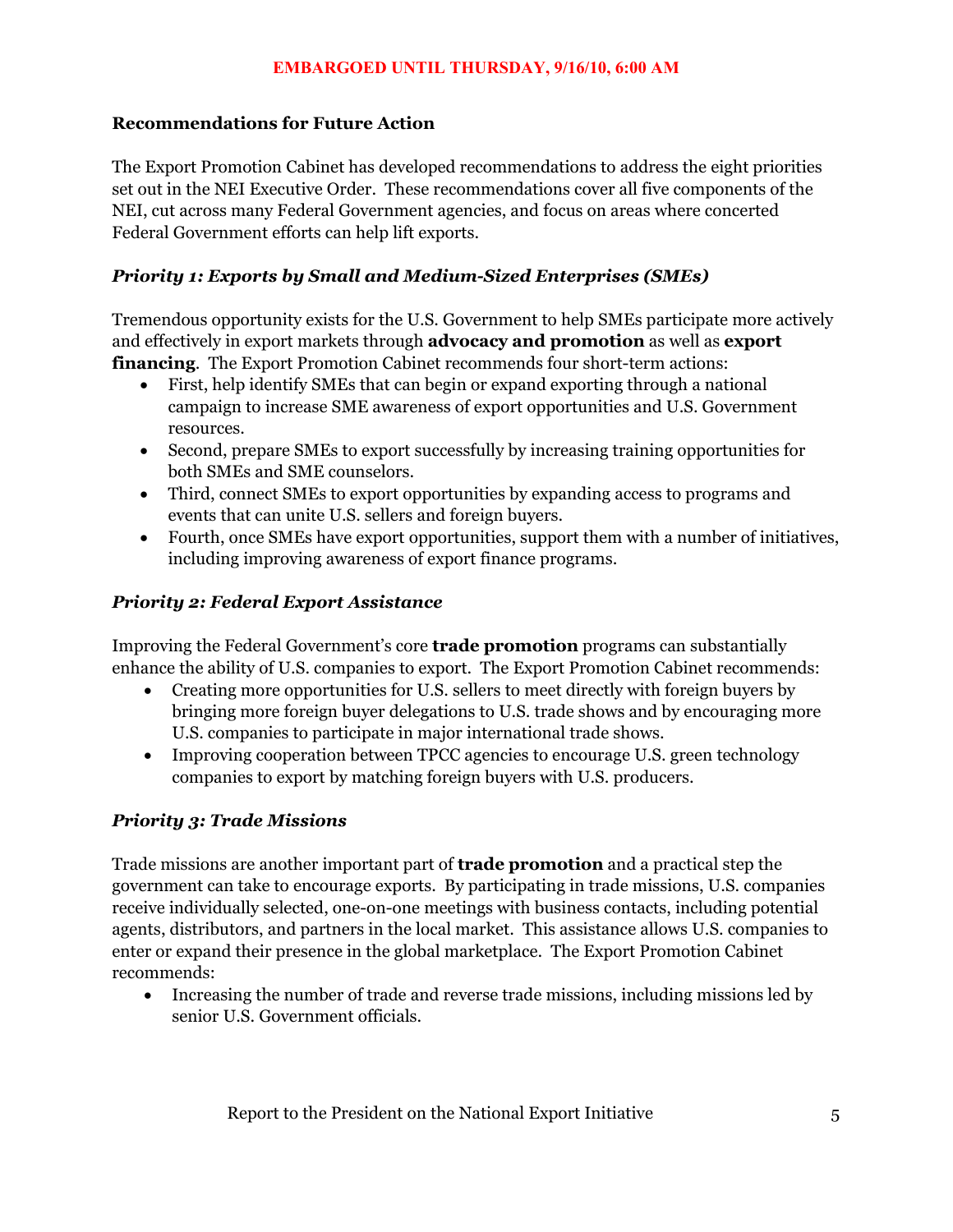• Improving coordination with state government trade offices and national trade associations.

# *Priority 4: Commercial Advocacy*

Commercial **advocacy** is designed to help level the playing field on behalf of U.S. businesses competing for international contracts against foreign firms that may benefit from strong home government support. The Export Promotion Cabinet recommends:

• Leveraging multiple agencies' assistance in the advocacy process and extending outreach efforts to make more U.S. companies aware of the Federal Government's advocacy program.

# *Priority 5: Increasing Export Credit*

**Export financing** is a crucial part of exporting. Government trade and investment financing agencies such as the Ex-Im Bank step in to fill market gaps that arise because the private sector is unable to provide adequate credit to support certain transactions with greater real or perceived risk. The Export Promotion Cabinet recommends:

- Making more credit available through existing credit platforms and new products.
- Increasing outreach to exporters, foreign buyers, bankers, and other entities in order to build awareness of Government assistance.
- Making it easier for exporters and other customers to use Government credit programs by streamlining applications and internal processes.

#### *Priority 6: Macroeconomic Rebalancing*

A key determinant of U.S. export growth over the next few years will be the economic growth of our trading partners. In the short term, working to sustain a strong global economic recovery will require concerted and continued efforts by the United States and its G-20 partners to ensure that the global economy shifts smoothly to more diversified sources of economic growth. Over the medium and longer term, shifts in the composition of economic growth in our trading partners will also be crucial to U.S. export growth. A broad range of countries need to take policy actions that reduce their surpluses by stimulating domestic demand (especially consumption) and thereby increasing their demand for imports. **Strong, sustainable, and more balanced global growth** is therefore crucial to U.S. export growth.

#### *Priority 7: Reducing Barriers to Trade*

The United States Trade Representative (USTR), working with other members of the Export Promotion Cabinet, is taking steps to improve market access overseas for our manufacturers, farmers, ranchers, and service providers. A crucial part of continued export growth is